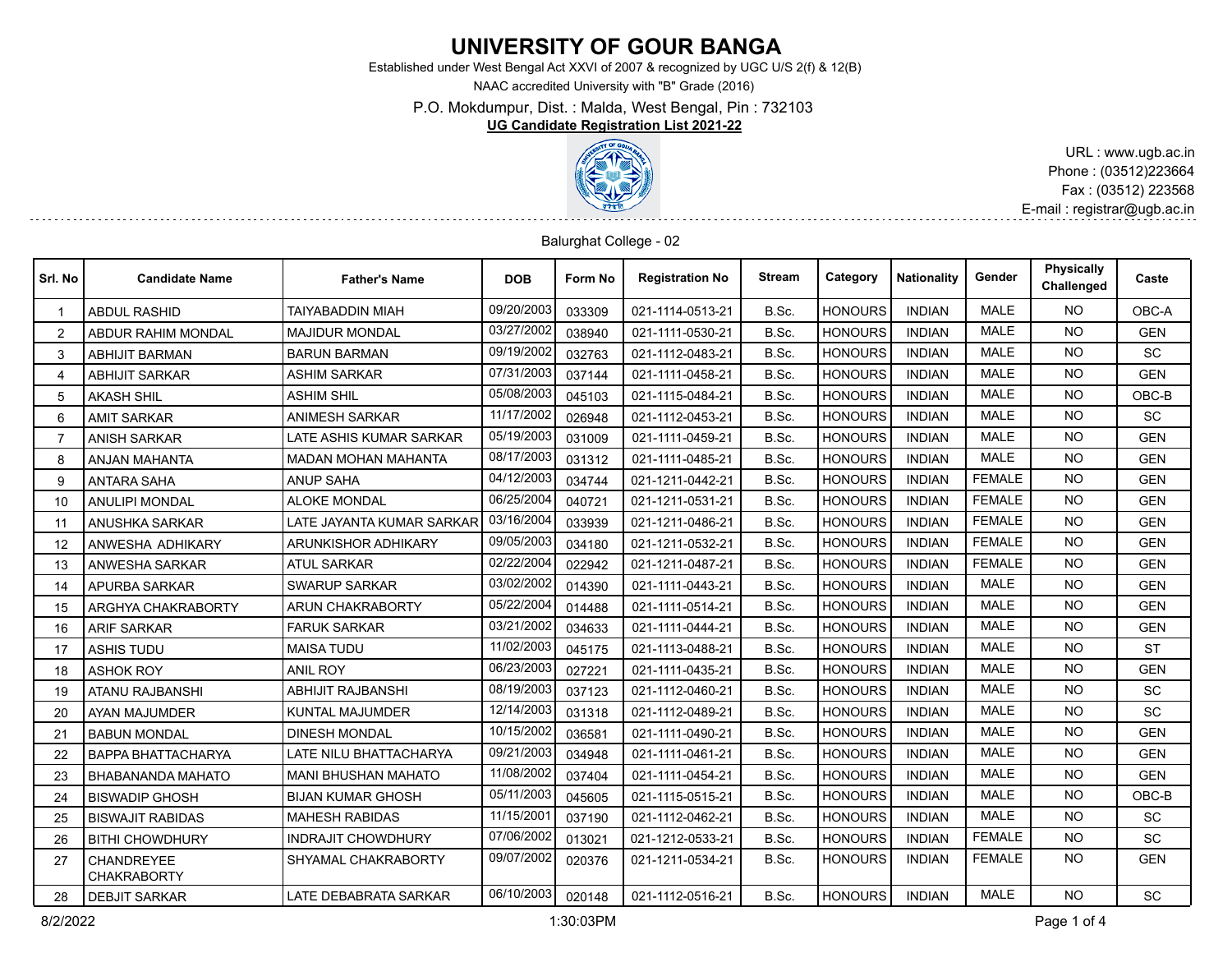## Balurghat College - 02

| Srl. No | <b>Candidate Name</b>                     | <b>Father's Name</b>      | <b>DOB</b> | Form No | <b>Registration No</b> | <b>Stream</b> | Category       | <b>Nationality</b> | Gender        | Physically<br>Challenged | Caste      |
|---------|-------------------------------------------|---------------------------|------------|---------|------------------------|---------------|----------------|--------------------|---------------|--------------------------|------------|
| 29      | <b>DEVRAJ BARMAN</b>                      | <b>DEBEN BARMAN</b>       | 02/14/2003 | 037209  | 021-1112-0445-21       | B.Sc.         | <b>HONOURS</b> | <b>INDIAN</b>      | <b>MALE</b>   | NO.                      | <b>SC</b>  |
| 30      | DHRITILEENA ROY                           | KANAK ROY                 | 03/27/2003 | 036824  | 021-1211-0491-21       | B.Sc.         | <b>HONOURS</b> | <b>INDIAN</b>      | <b>FEMALE</b> | NO.                      | <b>GEN</b> |
| 31      | <b>DIPANKAR SARKAR</b>                    | HORENDRANTH SARKAR        | 09/03/2003 | 042205  | 021-1111-0492-21       | B.Sc.         | <b>HONOURS</b> | <b>INDIAN</b>      | <b>MALE</b>   | <b>NO</b>                | <b>GEN</b> |
| 32      | DIYA CHOUDHURY                            | <b>RATAN CHOUDHURY</b>    | 10/05/2004 | 030326  | 021-1211-0493-21       | B.Sc.         | <b>HONOURS</b> | <b>INDIAN</b>      | <b>FEMALE</b> | <b>NO</b>                | <b>GEN</b> |
| 33      | <b>GOURISH MAJUMDER</b>                   | <b>GOUREN MAJUMDER</b>    | 02/02/2003 | 028800  | 021-1111-0446-21       | B.Sc.         | <b>HONOURS</b> | <b>INDIAN</b>      | <b>MALE</b>   | NO.                      | <b>GEN</b> |
| 34      | HRITISHA DUTTA                            | NABENDU DUTTA             | 01/23/2002 | 015103  | 021-1211-0436-21       | B.Sc.         | <b>HONOURS</b> | <b>INDIAN</b>      | <b>FEMALE</b> | <b>NO</b>                | GEN        |
| 35      | <b>JAYA ROY</b>                           | <b>KAJAL ROY</b>          | 05/21/2003 | 039150  | 021-1212-0463-21       | B.Sc.         | <b>HONOURS</b> | <b>INDIAN</b>      | <b>FEMALE</b> | NO.                      | SC         |
| 36      | <b>JAYDIP BARMAN</b>                      | <b>DASU BARMAN</b>        | 08/16/2003 | 036083  | 021-1112-0494-21       | B.Sc.         | <b>HONOURS</b> | <b>INDIAN</b>      | <b>MALE</b>   | NO.                      | <b>SC</b>  |
| 37      | JOYBROTA MANDAL                           | KUSHAL CHANDRA MANDAL     | 08/12/2003 | 038360  | 021-1112-0495-21       | B.Sc.         | <b>HONOURS</b> | <b>INDIAN</b>      | <b>MALE</b>   | NO.                      | SC         |
| 38      | KALABATI SARKAR                           | KRISHNA SARKAR            | 12/28/1998 | 029546  | 021-1212-0535-21       | B.Sc.         | HONOURS        | <b>INDIAN</b>      | <b>FEMALE</b> | <b>NO</b>                | SC         |
| 39      | <b>KAMALESH ROY</b>                       | <b>DILIP ROY</b>          | 11/04/2001 | 044879  | 021-1112-0496-21       | B.Sc.         | <b>HONOURS</b> | <b>INDIAN</b>      | <b>MALE</b>   | <b>NO</b>                | <b>SC</b>  |
| 40      | <b>KANKANA ROUNIAR</b>                    | KAPIL DEV ROUNIAR         | 02/25/2004 | 020752  | 021-1214-0447-21       | B.Sc.         | <b>HONOURS</b> | <b>INDIAN</b>      | <b>FEMALE</b> | <b>NO</b>                | OBC-A      |
| 41      | <b>KIRAN SAHIDI</b>                       | ABUL KALAM AZAD           | 11/20/2002 | 044325  | 021-1114-0517-21       | B.Sc.         | <b>HONOURS</b> | <b>INDIAN</b>      | <b>MALE</b>   | NO.                      | OBC-A      |
| 42      | <b>MAMPI CHOWDHURY</b>                    | <b>BABLU CHOWDHURY</b>    | 09/12/2003 | 032912  | 021-1212-0464-21       | B.Sc.         | <b>HONOURS</b> | <b>INDIAN</b>      | <b>FEMALE</b> | <b>NO</b>                | SC.        |
| 43      | <b>MASUM HABIB</b>                        | <b>IUNUS ALI</b>          | 05/28/2003 | 024648  | 021-1114-0497-21       | B.Sc.         | <b>HONOURS</b> | <b>INDIAN</b>      | <b>MALE</b>   | <b>NO</b>                | OBC-A      |
| 44      | <b>MASUMA PARVIN</b>                      | MOJAFFAR RAHAMAN MONDAL   | 11/25/2002 | 032543  | 021-1211-0536-21       | B.Sc.         | <b>HONOURS</b> | <b>INDIAN</b>      | <b>FEMALE</b> | <b>NO</b>                | <b>GEN</b> |
| 45      | MD HASANUJJAMAN                           | <b>MD HAJRAT BELAL</b>    | 09/14/2002 | 000754  | 021-1114-0518-21       | B.Sc.         | <b>HONOURS</b> | <b>INDIAN</b>      | MALE          | NO.                      | OBC-A      |
| 46      | <b>MD WASIM AKRAM</b><br><b>CHOWDHURY</b> | MIJANUR RAHAMAN CHOWDHU   | 09/23/2002 | 035346  | 021-1114-0498-21       | B.Sc.         | <b>HONOURS</b> | <b>INDIAN</b>      | <b>MALE</b>   | NO.                      | OBC-A      |
| 47      | <b>MEGHA BARMAN</b>                       | <b>JAGADISH CH BARMAN</b> | 07/05/2003 | 033812  | 021-1212-0465-21       | B.Sc.         | <b>HONOURS</b> | <b>INDIAN</b>      | <b>FEMALE</b> | NO.                      | <b>SC</b>  |
| 48      | <b>MEGHA SARKAR</b>                       | <b>GOBINDA SARKAR</b>     | 01/18/2003 | 036946  | 021-1211-0448-21       | B.Sc.         | <b>HONOURS</b> | <b>INDIAN</b>      | <b>FEMALE</b> | NO.                      | <b>GEN</b> |
| 49      | <b>MINAKSHI SARKAR</b>                    | <b>ASHIM SARKAR</b>       | 11/17/2003 | 036770  | 021-1211-0437-21       | B.Sc.         | <b>HONOURS</b> | <b>INDIAN</b>      | <b>FEMALE</b> | NO.                      | <b>GEN</b> |
| 50      | NABAKUMAR MAHATO                          | RANJIT MAHATO             | 09/04/2003 | 029712  | 021-1117-0537-21       | B.Sc.         | <b>HONOURS</b> | <b>INDIAN</b>      | <b>MALE</b>   | NO.                      | <b>GEN</b> |
| 51      | <b>NARAYAN ROY</b>                        | KANAI CHANDRA ROY         | 03/03/2002 | 033329  | 021-1112-0519-21       | B.Sc.         | <b>HONOURS</b> | <b>INDIAN</b>      | <b>MALE</b>   | NO.                      | SC         |
| 52      | NAYAN KUMAR BANDO                         | <b>MAHADEB BANDO</b>      | 11/22/2002 | 037330  | 021-1113-0466-21       | B.Sc.         | <b>HONOURS</b> | <b>INDIAN</b>      | <b>MALE</b>   | <b>NO</b>                | <b>ST</b>  |
| 53      | PAROMITA GANGULY                          | <b>HIRANMOY GANGULY</b>   | 08/30/2003 | 007090  | 021-1211-0499-21       | B.Sc.         | <b>HONOURS</b> | <b>INDIAN</b>      | <b>FEMALE</b> | <b>NO</b>                | <b>GEN</b> |
| 54      | PAYEL DAS                                 | PARTHA DAS                | 09/01/2002 | 033903  | 021-1211-0520-21       | B.Sc.         | <b>HONOURS</b> | <b>INDIAN</b>      | <b>FEMALE</b> | NO.                      | <b>GEN</b> |
| 55      | PAYEL SARKAR                              | PIYAR UDDIN MIAH          | 12/26/2002 | 042654  | 021-1214-0538-21       | B.Sc.         | <b>HONOURS</b> | <b>INDIAN</b>      | <b>FEMALE</b> | NO.                      | OBC-A      |
| 56      | PIYASI KARMAKAR                           | <b>DEBASISH KARMAKAR</b>  | 06/19/2002 | 046664  | 021-1217-0438-21       | B.Sc.         | <b>HONOURS</b> | <b>INDIAN</b>      | <b>FEMALE</b> | <b>NO</b>                | <b>GEN</b> |
| 57      | PRAJUKTA SARKAR                           | PIJUSH SARKAR             | 05/07/2003 | 033869  | 021-1215-0467-21       | B.Sc.         | <b>HONOURS</b> | <b>INDIAN</b>      | <b>FEMALE</b> | <b>NO</b>                | $OBC-B$    |
| 58      | <b>PRATIK SARKAR</b>                      | <b>PRADIP SARKAR</b>      | 12/16/2003 | 043737  | 021-1111-0500-21       | B.Sc.         | <b>HONOURS</b> | <b>INDIAN</b>      | MALE          | NO.                      | <b>GEN</b> |
| 59      | <b>PRATYUSHA SARKAR</b>                   | PRANAB SARKAR             | 12/28/2003 | 023061  | 021-1211-0501-21       | B.Sc.         | <b>HONOURS</b> | INDIAN             | FEMALE        | NO.                      | <b>GEN</b> |
| 60      | PRIYANGSHU<br><b>BHATTACHARYYA</b>        | PRIYABRATA BHATTACHARYYA  | 01/23/2002 | 017202  | 021-1111-0455-21       | B.Sc.         | <b>HONOURS</b> | <b>INDIAN</b>      | MALE          | <b>NO</b>                | <b>GEN</b> |
| 61      | PRIYANKA MONDAL                           | <b>BADAL MONDAL</b>       | 11/25/2003 | 031738  | 021-1212-0468-21       | B.Sc.         | <b>HONOURS</b> | <b>INDIAN</b>      | <b>FEMALE</b> | NO.                      | <b>SC</b>  |
| 62      | PRIYANSHU SAHA                            | PRASANTA SAHA             | 04/27/2004 | 038678  | 021-1111-0469-21       | B.Sc.         | <b>HONOURS</b> | <b>INDIAN</b>      | <b>MALE</b>   | NO.                      | <b>GEN</b> |
| 63      | PROTYUSH DEY SARKAR                       | PRANAB DEY SARKAR         | 10/25/2002 | 030048  | 021-1111-0521-21       | B.Sc.         | <b>HONOURS</b> | <b>INDIAN</b>      | <b>MALE</b>   | NO.                      | <b>GEN</b> |
| 64      | <b>PUJA PRASAD</b>                        | RAMCHAND PRASAD           | 06/11/2003 | 034032  | 021-1215-0502-21       | B.Sc.         | <b>HONOURS</b> | <b>INDIAN</b>      | <b>FEMALE</b> | <b>NO</b>                | OBC-B      |
| 65      | R KRIS HARIS BISWAS                       | PRASANTA BISWAS           | 04/18/2003 | 040900  | 021-1112-0522-21       | B.Sc.         | <b>HONOURS</b> | <b>INDIAN</b>      | MALE          | NO.                      | <b>SC</b>  |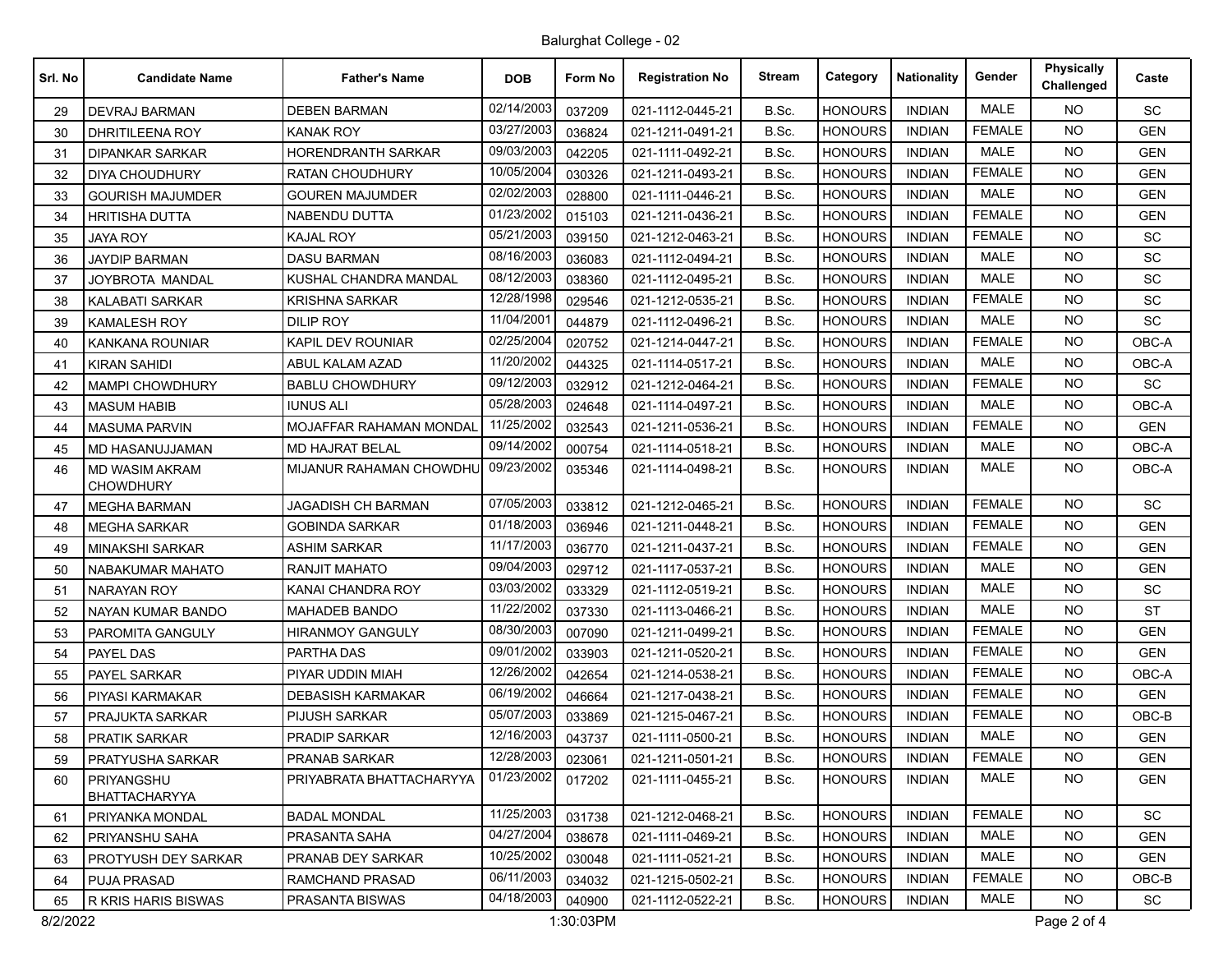## Balurghat College - 02

| Srl. No | <b>Candidate Name</b>      | <b>Father's Name</b>        | <b>DOB</b> | Form No | <b>Registration No</b> | <b>Stream</b> | Category       | <b>Nationality</b> | Gender        | <b>Physically</b><br>Challenged | Caste      |
|---------|----------------------------|-----------------------------|------------|---------|------------------------|---------------|----------------|--------------------|---------------|---------------------------------|------------|
| 66      | <b>RAHUL BISWAS</b>        | <b>NARESH BISWAS</b>        | 07/27/2004 | 034372  | 021-1112-0470-21       | B.Sc.         | <b>HONOURS</b> | <b>INDIAN</b>      | <b>MALE</b>   | <b>NO</b>                       | <b>SC</b>  |
| 67      | <b>RAJ TEWARI</b>          | LATE. CHANDRA SEKHAR TEWA   | 10/29/2001 | 049040  | 021-1111-0456-21       | B.Sc.         | <b>HONOURS</b> | <b>INDIAN</b>      | <b>MALE</b>   | <b>NO</b>                       | <b>GEN</b> |
| 68      | RAJANNA SARKAR             | <b>BIKASH SARKAR</b>        | 12/24/2003 | 033757  | 021-1211-0503-21       | B.Sc.         | <b>HONOURS</b> | <b>INDIAN</b>      | <b>FEMALE</b> | NO.                             | <b>GEN</b> |
| 69      | RAJIB MARDI                | <b>KRISHNA MARDI</b>        | 01/26/2003 | 007478  | 021-1113-0439-21       | B.Sc.         | <b>HONOURS</b> | <b>INDIAN</b>      | <b>MALE</b>   | <b>NO</b>                       | <b>ST</b>  |
| 70      | <b>RATHIN BARMAN</b>       | LATE NARAYAN BARMAN         | 08/06/2001 | 027581  | 021-1112-0504-21       | B.Sc.         | <b>HONOURS</b> | <b>INDIAN</b>      | <b>MALE</b>   | NO.                             | <b>SC</b>  |
| 71      | <b>RIK SARKAR</b>          | <b>KINKAR SARKAR</b>        | 07/11/2003 | 038462  | 021-1111-0449-21       | B.Sc.         | <b>HONOURS</b> | <b>INDIAN</b>      | <b>MALE</b>   | NO.                             | <b>GEN</b> |
| 72      | <b>RIMI BARMAN</b>         | PARESH BARMAN               | 11/23/2003 | 049031  | 021-1212-0539-21       | B.Sc.         | <b>HONOURS</b> | <b>INDIAN</b>      | <b>FEMALE</b> | NO.                             | <b>SC</b>  |
| 73      | <b>RIMI TAPASWI</b>        | <b>TAPAS TAPASWI</b>        | 03/03/2003 | 032301  | 021-1211-0471-21       | B.Sc.         | <b>HONOURS</b> | <b>INDIAN</b>      | <b>FEMALE</b> | <b>NO</b>                       | <b>GEN</b> |
| 74      | <b>RITWIKA ROY</b>         | AMULYA KUMAR ROY            | 12/03/2003 | 028910  | 021-1212-0472-21       | B.Sc.         | <b>HONOURS</b> | <b>INDIAN</b>      | <b>FEMALE</b> | NO.                             | SC         |
| 75      | <b>RIYA BARMAN</b>         | <b>RATAN BARMAN</b>         | 05/23/2003 | 033135  | 021-1212-0473-21       | B.Sc.         | <b>HONOURS</b> | <b>INDIAN</b>      | <b>FEMALE</b> | <b>NO</b>                       | SC         |
| 76      | <b>RUBEL MIAH</b>          | RIYAJUDDIN MIAH             | 08/26/2001 | 027507  | 021-1127-0474-21       | B.Sc.         | <b>HONOURS</b> | <b>INDIAN</b>      | <b>MALE</b>   | <b>YES</b>                      | <b>GEN</b> |
| 77      | <b>RUBEL RANA MONDAL</b>   | <b>DAIMUDDIN MONDAL</b>     | 03/10/2003 | 044912  | 021-1114-0540-21       | B.Sc.         | <b>HONOURS</b> | <b>INDIAN</b>      | <b>MALE</b>   | <b>NO</b>                       | OBC-A      |
| 78      | <b>RUDRA PRATIM SARKAR</b> | RANJAN KUMAR SARKAR         | 03/11/2003 | 038568  | 021-1115-0450-21       | B.Sc.         | <b>HONOURS</b> | <b>INDIAN</b>      | <b>MALE</b>   | NO.                             | $OBC-B$    |
| 79      | <b>RUPAM SARKAR</b>        | <b>CHANDAN SARKAR</b>       | 02/27/2004 | 044580  | 021-1115-0505-21       | B.Sc.         | <b>HONOURS</b> | <b>INDIAN</b>      | <b>MALE</b>   | NO.                             | OBC-B      |
| 80      | <b>SAGAR HASDA</b>         | SINDHU HASDA                | 06/12/2003 | 028082  | 021-1113-0541-21       | B.Sc.         | <b>HONOURS</b> | <b>INDIAN</b>      | <b>MALE</b>   | NO.                             | <b>ST</b>  |
| 81      | <b>SAJID MONDAL</b>        | <b>SAIFUR MONDAL</b>        | 01/01/2004 | 000596  | 021-1114-0542-21       | B.Sc.         | <b>HONOURS</b> | <b>INDIAN</b>      | <b>MALE</b>   | NO.                             | OBC-A      |
| 82      | <b>SAMIR KERKETTA</b>      | RADHESH KERKETTA            | 05/19/2003 | 002016  | 021-1113-0523-21       | B.Sc.         | <b>HONOURS</b> | <b>INDIAN</b>      | <b>MALE</b>   | NO.                             | <b>ST</b>  |
| 83      | <b>SAMPA SARKAR</b>        | UTTAM SARKAR                | 11/12/2000 | 033882  | 021-1212-0543-21       | B.Sc.         | HONOURS        | <b>INDIAN</b>      | <b>FEMALE</b> | <b>NO</b>                       | SC         |
| 84      | SANANDA KARMAKAR           | <b>BIMAL KUMAR KARMAKAR</b> | 12/31/2003 | 039103  | 021-1215-0544-21       | B.Sc.         | <b>HONOURS</b> | <b>INDIAN</b>      | <b>FEMALE</b> | <b>NO</b>                       | OBC-B      |
| 85      | <b>SANGITA PAUL</b>        | <b>SAMIR PAUL</b>           | 06/30/2003 | 034458  | 021-1225-0475-21       | B.Sc.         | <b>HONOURS</b> | <b>INDIAN</b>      | <b>FEMALE</b> | <b>YES</b>                      | OBC-B      |
| 86      | SANJIDA AHMED              | MD RABIULLA AHAMED          | 11/29/2002 | 013780  | 021-1214-0545-21       | B.Sc.         | <b>HONOURS</b> | <b>INDIAN</b>      | <b>FEMALE</b> | NO.                             | OBC-A      |
| 87      | <b>SANJIT MODAK</b>        | MADAN CHANDRA MODAK         | 11/20/2002 | 012763  | 021-1112-0506-21       | B.Sc.         | <b>HONOURS</b> | <b>INDIAN</b>      | <b>MALE</b>   | <b>NO</b>                       | <b>SC</b>  |
| 88      | <b>SAYAN BASU</b>          | <b>RATAN BASU</b>           | 01/28/2002 | 036924  | 021-1111-0507-21       | B.Sc.         | <b>HONOURS</b> | <b>INDIAN</b>      | <b>MALE</b>   | <b>NO</b>                       | <b>GEN</b> |
| 89      | SAYAN DEEP SARKAR          | <b>NIMAI SARKAR</b>         | 01/30/2003 | 018566  | 021-1111-0524-21       | B.Sc.         | <b>HONOURS</b> | <b>INDIAN</b>      | <b>MALE</b>   | <b>NO</b>                       | <b>GEN</b> |
| 90      | SHOBHAN MAHATO             | <b>TUSHAR KANTI MAHATO</b>  | 09/06/2003 | 037831  | 021-1111-0508-21       | B.Sc.         | <b>HONOURS</b> | <b>INDIAN</b>      | <b>MALE</b>   | NO.                             | <b>GEN</b> |
| 91      | <b>SHREYA SARKAR</b>       | RANJIT KUMAR SARKAR         | 07/09/2003 | 033043  | 021-1211-0476-21       | B.Sc.         | <b>HONOURS</b> | <b>INDIAN</b>      | <b>FEMALE</b> | <b>NO</b>                       | <b>GEN</b> |
| 92      | <b>SHUBHADWIP SARKAR</b>   | <b>ASHISH SARKAR</b>        | 03/28/2003 | 045934  | 021-1111-0525-21       | B.Sc.         | <b>HONOURS</b> | <b>INDIAN</b>      | <b>MALE</b>   | <b>NO</b>                       | <b>GEN</b> |
| 93      | SIMANTA CHANDRA TOPPO      | KUSHIL CHANDRA TOPPO        | 09/09/2003 | 035354  | 021-1113-0526-21       | B.Sc.         | <b>HONOURS</b> | <b>INDIAN</b>      | MALE          | NO.                             | <b>ST</b>  |
| 94      | <b>SNEHA DEBNATH</b>       | KAMAL KISHORE DEBNATH       | 01/15/2003 | 029213  | 021-1215-0527-21       | B.Sc.         | <b>HONOURS</b> | <b>INDIAN</b>      | <b>FEMALE</b> | NO.                             | OBC-B      |
| 95      | SNEHA SINGH                | <b>SANKAR SINGH</b>         | 10/19/2003 | 043953  | 021-1211-0440-21       | B.Sc.         | <b>HONOURS</b> | <b>INDIAN</b>      | <b>FEMALE</b> | <b>NO</b>                       | <b>GEN</b> |
| 96      | <b>SOHEL RANA</b>          | SAJAHAN ALI MIA             | 07/24/2002 | 035807  | 021-1114-0477-21       | B.Sc.         | <b>HONOURS</b> | <b>INDIAN</b>      | <b>MALE</b>   | <b>NO</b>                       | OBC-A      |
| 97      | SOUMYAZEET SARKAR          | SADHAN KUMAR SARKAR         | 09/14/2003 | 045489  | 021-1112-0528-21       | B.Sc.         | <b>HONOURS</b> | <b>INDIAN</b>      | MALE          | NO.                             | <b>SC</b>  |
| 98      | SOURAV KUMAR PAUL          | SANJOY KUMAR PAUL           | 05/28/2003 | 026727  | 021-1115-0457-21       | B.Sc.         | <b>HONOURS</b> | <b>INDIAN</b>      | MALE          | <b>NO</b>                       | OBC-B      |
| 99      | SOUVIK MAJUMDER            | SAMARENDU MAJUMDER          | 10/27/2003 | 034912  | 021-1111-0478-21       | B.Sc.         | <b>HONOURS</b> | <b>INDIAN</b>      | MALE          | <b>NO</b>                       | <b>GEN</b> |
| 100     | <b>SUBHAJIT MAHATA</b>     | SUJAY MAHATA                | 05/09/2003 | 034393  | 021-1111-0509-21       | B.Sc.         | <b>HONOURS</b> | <b>INDIAN</b>      | MALE          | <b>NO</b>                       | <b>GEN</b> |
| 101     | SUBHANKAR SARKAR           | JOYDEB SARKAR               | 01/17/2003 | 018444  | 021-1112-0441-21       | B.Sc.         | <b>HONOURS</b> | <b>INDIAN</b>      | MALE          | NO.                             | <b>SC</b>  |
| 102     | SUDIPTA KUMAR BASAK        | SANJAY KUMAR BASAK          | 11/24/2002 | 027410  | 021-1115-0451-21       | B.Sc.         | <b>HONOURS</b> | <b>INDIAN</b>      | MALE          | <b>NO</b>                       | OBC-B      |
| 103     | SUKANYA SARKAR             | <b>SUBHADIP SARKAR</b>      | 11/05/2003 | 006998  | 021-1211-0479-21       | B.Sc.         | <b>HONOURS</b> | <b>INDIAN</b>      | <b>FEMALE</b> | NO.                             | <b>GEN</b> |